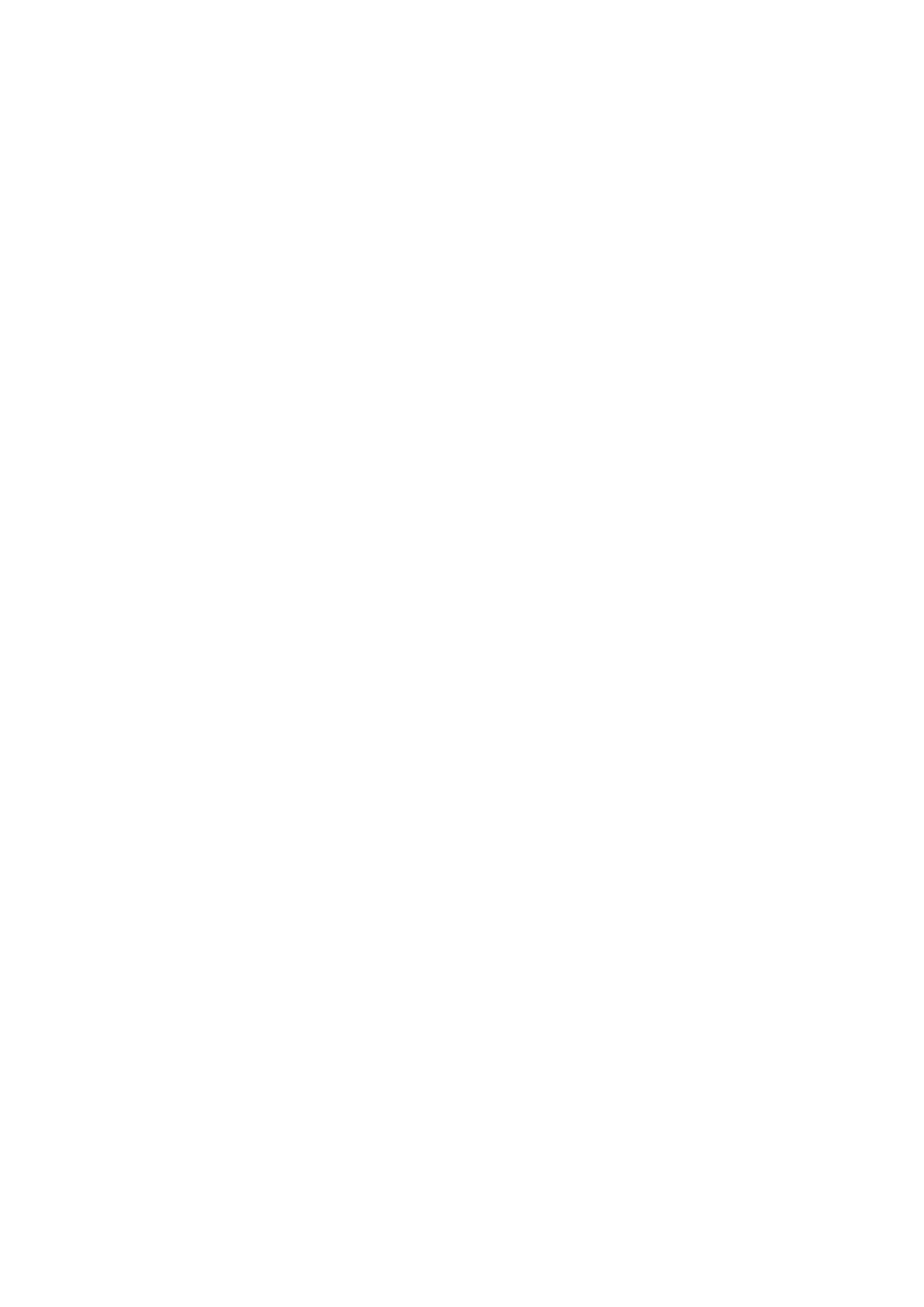#### CERTIFICATE OF ORIGINAL AUTHORSHIP

I, Kate Harvey, certify that the work in this thesis has not previously been submitted for a degree nor has it been submitted as part of requirements for a degree except where fully acknowledged within the text.

I also certify that the thesis has been written by me. Any help that I have received in my research work and the preparation of the thesis itself has been acknowledged. In addition, I certify that all information sources and literature used are indicated in the thesis.

#### Signature of student:

Production Note: Signature removed prior to publication.

Date: May 2018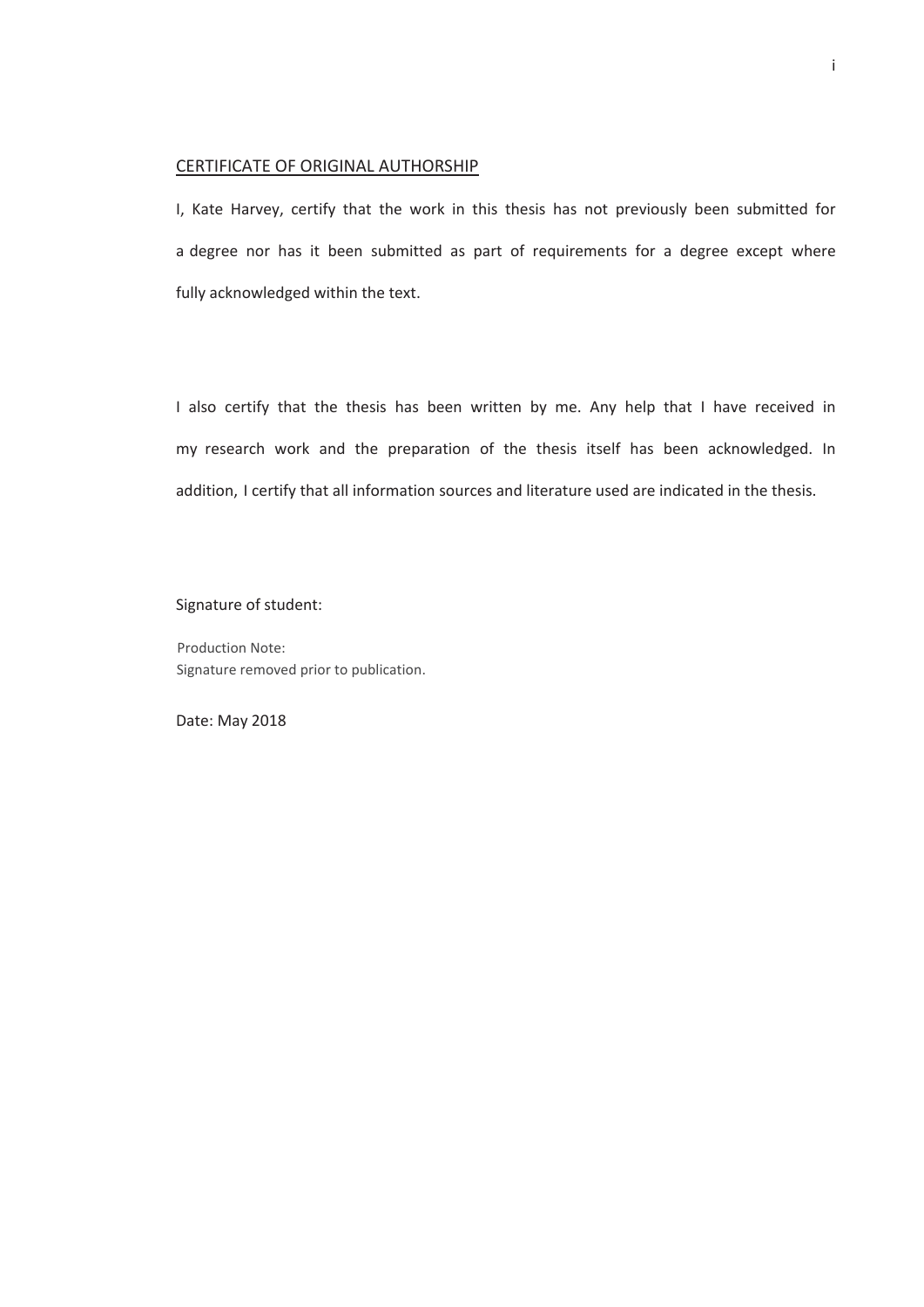#### **Acknowledgements**

Firstly, I would like to thank Ian Charles who gave me the opportunity to start and be part of this project. Having a supervisor with such a strong calibre of research output and industry connections was an amazing opportunity in itself. Thank you for having enough belief in me to take me on as one of your first PhD students at UTS. You also helped facilitate my research time at UCL, London, an experience that was one of the highlights of my PhD and one I will carry with me through life.

I would like to acknowledge Steven Djordjevic for taking on the responsibility of supervision when Ian could no longer take on this role. Your deep knowledge of all things protein is amazing.

To my longest-lasting supervisor, Matt Padula, I cannot express how grateful I am that you were part of this team throughout my time at UTS. Your faith in me in simply supporting my decision to do a PhD and recommending me to Ian Charles in the first instance is something I will be forever grateful for. You were always willing to lend a helping hand and answer any questions I had. Further, your enthusiasm for teaching me the more mechanical aspects of mass spectrometry was contagious. I cannot express how much I appreciated your presence during this time, thank you.

To my newest co-supervisor, Benjamin Raymond, thank you for all your support. I admire you as a researcher, and the quality of your work, and it was a pleasure having someone on board like yourself. Thank you for all the hours spent reading various drafts and questions answered. Nothing was ever too much of a hassle and I am truly grateful for all your help.

To all my students throughout the year, especially the undergraduate, honours, and masters students I was able to supervise and mentor in the lab. Anna, Dean, Joel, and Nat thank you for this opportunity as I truly enjoyed it and found the experience thoroughly rewarding. I am glad for the friendships I have made and the unforgettable stories that this has provided.

The PhD crew: Jacqueline, thank you for being an absolutely amazing Charles lab buddy. We have been through so much in this PhD together, and I am glad I have made a new friend from this experience. Thank you for all your help, support, drinking encouragement, and all round bad influence. Mike, I'm glad I had someone in the lab that I could chat to and was always happy to provide a helping hand. You have been a huge help and influence throughout my PhD and I truly thank you for this. Also, thanks for all the venting time, laughs, and editing help! Isa, thanks for all the gym chatting session where we could de-stress about our PhDs and for all the laughs along the way. To everyone else in the lab, tea room, and office who has provided a smile, food, some great advice, and is always down for a good chat: Samira, Megan, Krish, Dan, Louisa, Ethan, Jess, Ronnie, Iain, Jerran, and Jess T. Having people to talk to who were along the same path was invaluable, and you have all helped me maintain what little sanity I had left while keeping a smile on my face.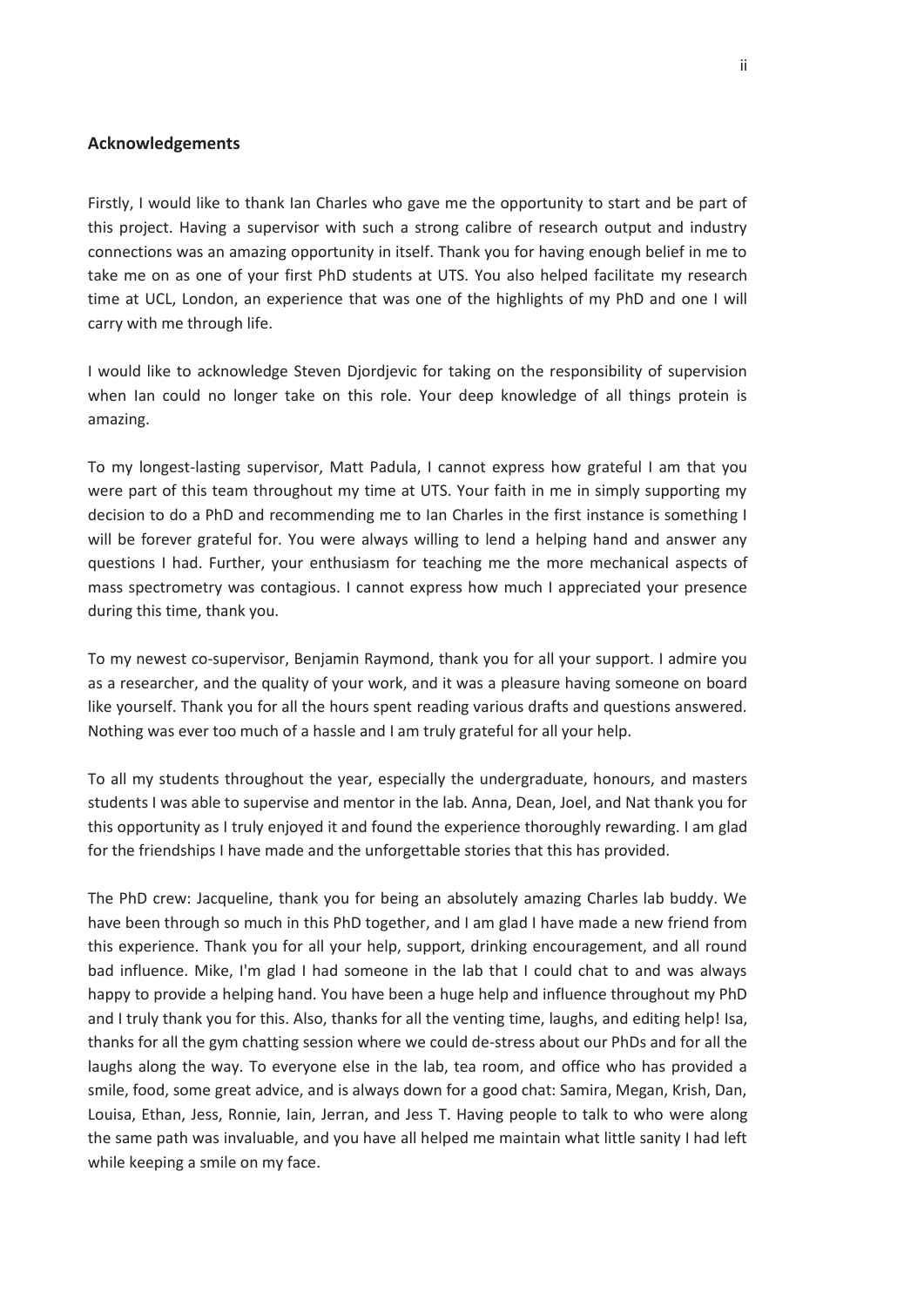I would also like to thank everyone who is behind the scenes at UTS who have helped my research; Shannon, Harry, Ian, Sarah, and Mercedes thank you for all the work you do.

To my amazing friends outside of UTS, Steph, Brenda, Katherine, Jess, Viv, Marissa, Judy, and Vanessa, thank you for dealing with me over these many long years. I have been grateful for all the downtime and support. I am lucky to count each of you as a friend.

Anthony, you have been incredible. I could not have asked for someone more supportive or encouraging to be with me on this final leg. Thank you for your "outside voice", always encouraging the mad scientist in me, and all the food!

Lastly, I need to thank all my family for their tremendous support over these years. To my dear Jeda for always asking how my "book" was going and maintained an unwavering interest in my studies. To my dad for all the words of encouragement. And finally, to my mother who has supported me in this academic journey and has had to put up with a PhD student living with her. This alone is an amazing feat, and not for the faint of heart. I thank you all for your love and support throughout the years.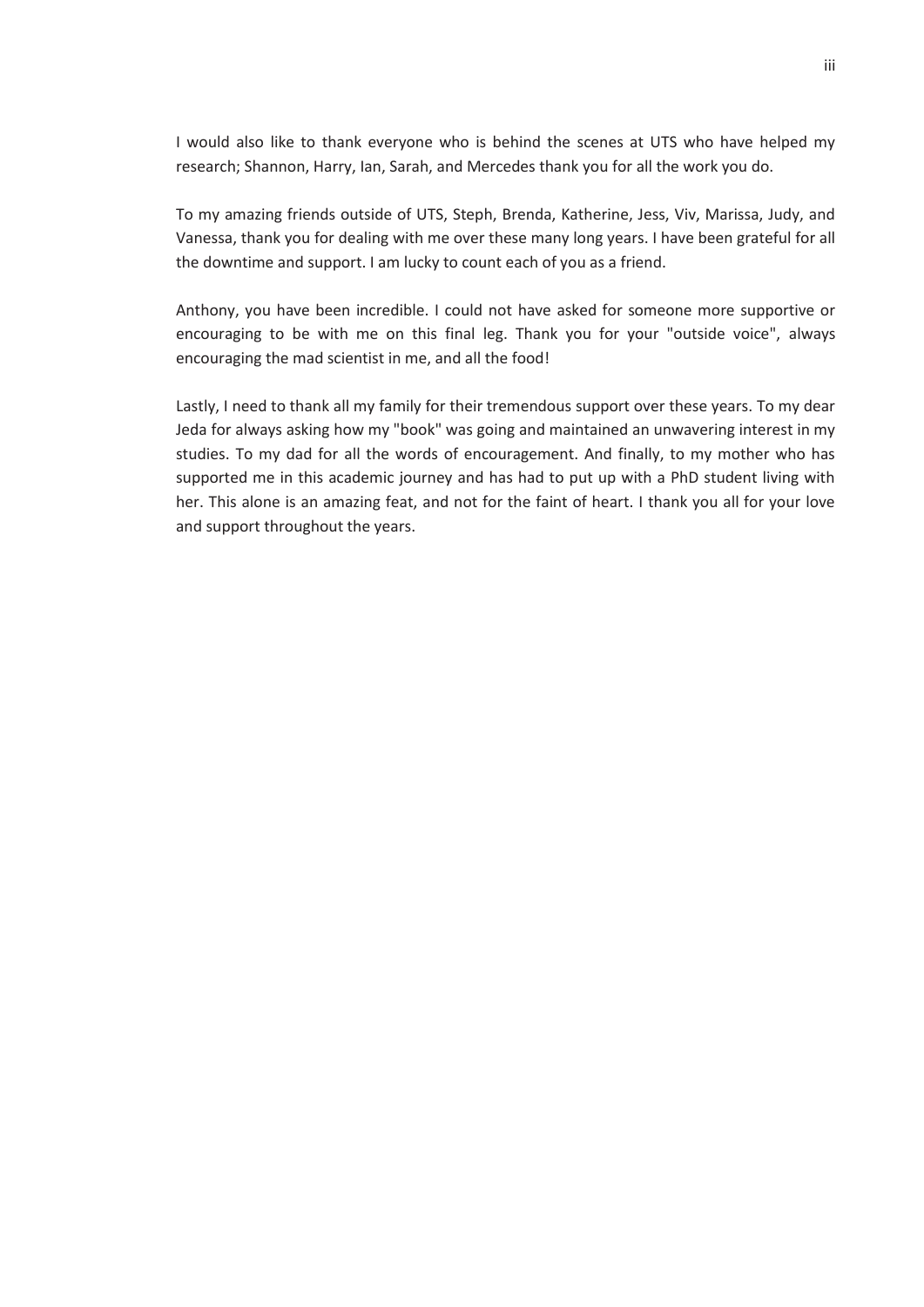#### **Declaration**

All data collected, analysed, and presented in this thesis is the work of the author unless clearly specified. Chapters 2-4 have been prepared for publication as described at the beginning of the relevant chapter. Chapter 4 is written verbatim from the papers it is made up of. The author declares no conflict of interest in this thesis or the data it contains.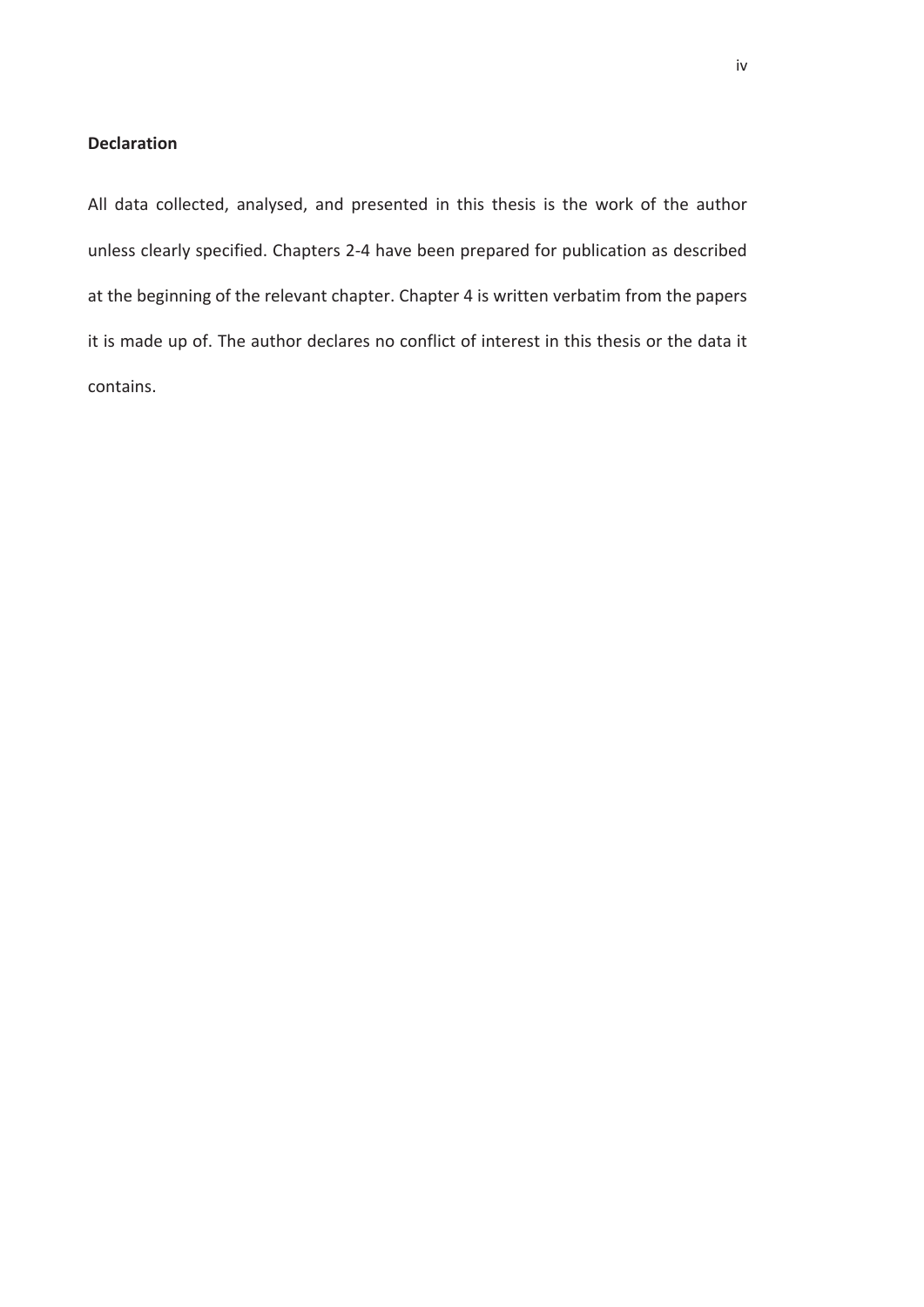# **Table of Contents**

|       | Chapter 1. Introduction to Staphylococcus aureus proteomics1                         |  |
|-------|--------------------------------------------------------------------------------------|--|
| 1.1   |                                                                                      |  |
| 1.1.1 |                                                                                      |  |
| 1.1.2 |                                                                                      |  |
|       | 1.1.2.1.                                                                             |  |
|       | 1.1.2.2.                                                                             |  |
|       | 1.1.2.3.                                                                             |  |
| 1.1.3 |                                                                                      |  |
|       | 1.1.3.1.                                                                             |  |
| 1.2   |                                                                                      |  |
| 1.2.1 |                                                                                      |  |
| 1.3   |                                                                                      |  |
| 1.3.1 |                                                                                      |  |
| 1.3.2 |                                                                                      |  |
| 1.4   |                                                                                      |  |
|       |                                                                                      |  |
|       | Aim 2: Determine the repertoire of proteins S. aureus possesses that bind heparin 28 |  |
|       | Aim 3: Characterise the novel S. aureus surface moonlighting protein, Ef-Tu 28       |  |
|       |                                                                                      |  |
|       |                                                                                      |  |
|       |                                                                                      |  |
| 2.1   |                                                                                      |  |
|       |                                                                                      |  |
| 2.2   |                                                                                      |  |
| 2.2.1 |                                                                                      |  |
| 2.2.2 |                                                                                      |  |
| 2.2.3 |                                                                                      |  |
| 2.2.4 |                                                                                      |  |
| 2.2.5 |                                                                                      |  |
| 2.2.6 |                                                                                      |  |
| 2.2.7 |                                                                                      |  |
| 2.2.8 |                                                                                      |  |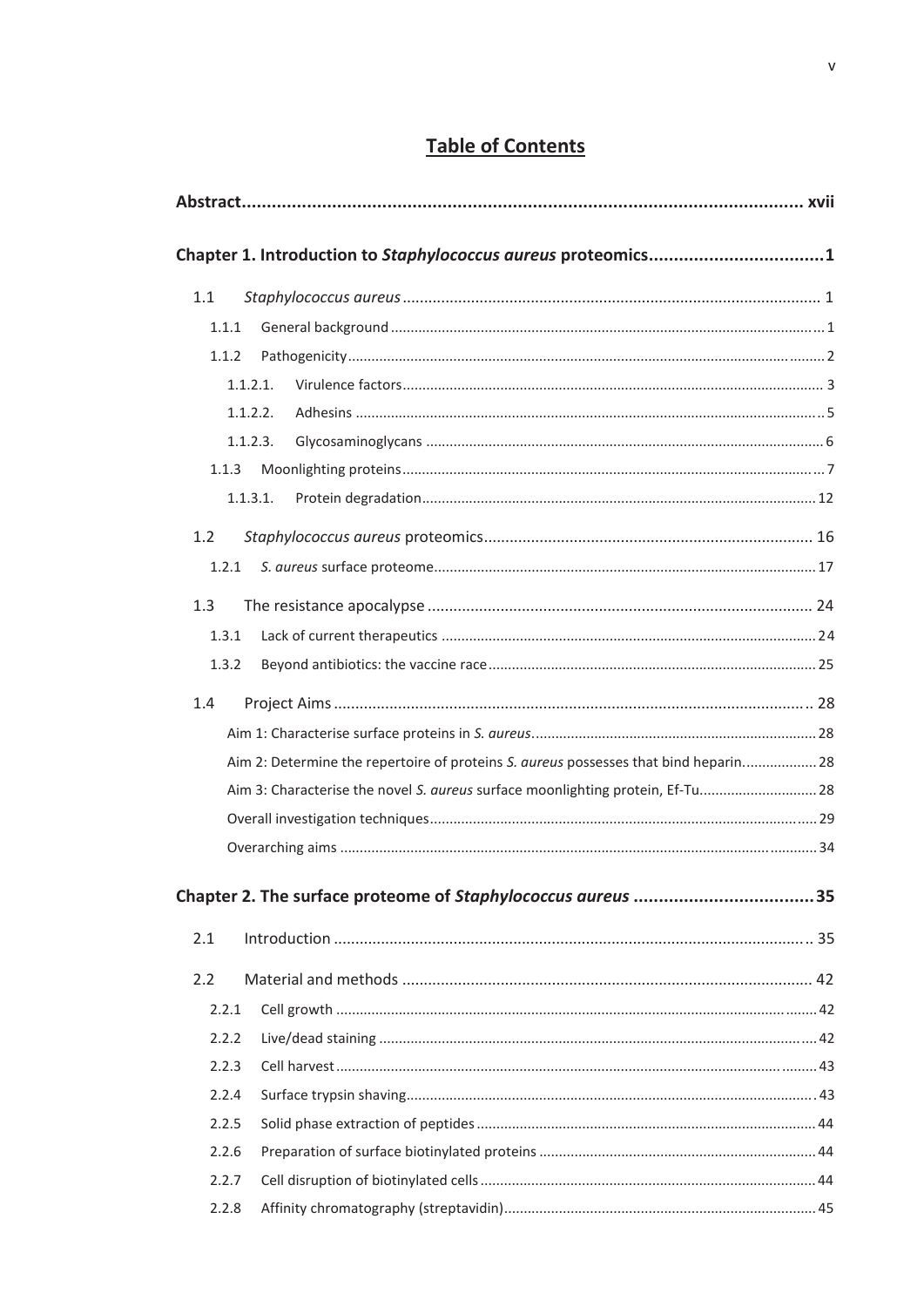| 2.2.9                                                                                            |  |
|--------------------------------------------------------------------------------------------------|--|
| 2.2.10                                                                                           |  |
| 2.2.11                                                                                           |  |
| 2.2.12                                                                                           |  |
| 2.2.13                                                                                           |  |
| 2.2.13.1.                                                                                        |  |
| 2.2.13.2.                                                                                        |  |
| 2.2.13.3.                                                                                        |  |
| 2.2.14                                                                                           |  |
| 2.2.14.1.                                                                                        |  |
| 2.2.15                                                                                           |  |
| 2.2.16                                                                                           |  |
| 2.2.17                                                                                           |  |
| 2.3                                                                                              |  |
| 2.3.1                                                                                            |  |
| 2.3.2                                                                                            |  |
| 2.3.2.1.                                                                                         |  |
| 2.3.2.2.                                                                                         |  |
| 2.3.2.3.                                                                                         |  |
| 2.3.3                                                                                            |  |
| 2.3.3.1.<br>No natively biotinylated proteins were identified in S. aureus SH100058              |  |
| 2.3.3.2.                                                                                         |  |
| 2.3.3.3.                                                                                         |  |
| A large number of predicted cytosolic proteins are consistently found on the surface of<br>2.3.4 |  |
|                                                                                                  |  |
| 2.3.5                                                                                            |  |
| 2.3.5.1.                                                                                         |  |
| 2.3.5.2.                                                                                         |  |
| 2.4                                                                                              |  |
| 2.5                                                                                              |  |
|                                                                                                  |  |
| Chapter 3. Putative heparin-binding proteins of Staphylococcus aureus 115                        |  |
| 3.1                                                                                              |  |
| 3.2                                                                                              |  |
| 3.2.1                                                                                            |  |
| 3.2.2                                                                                            |  |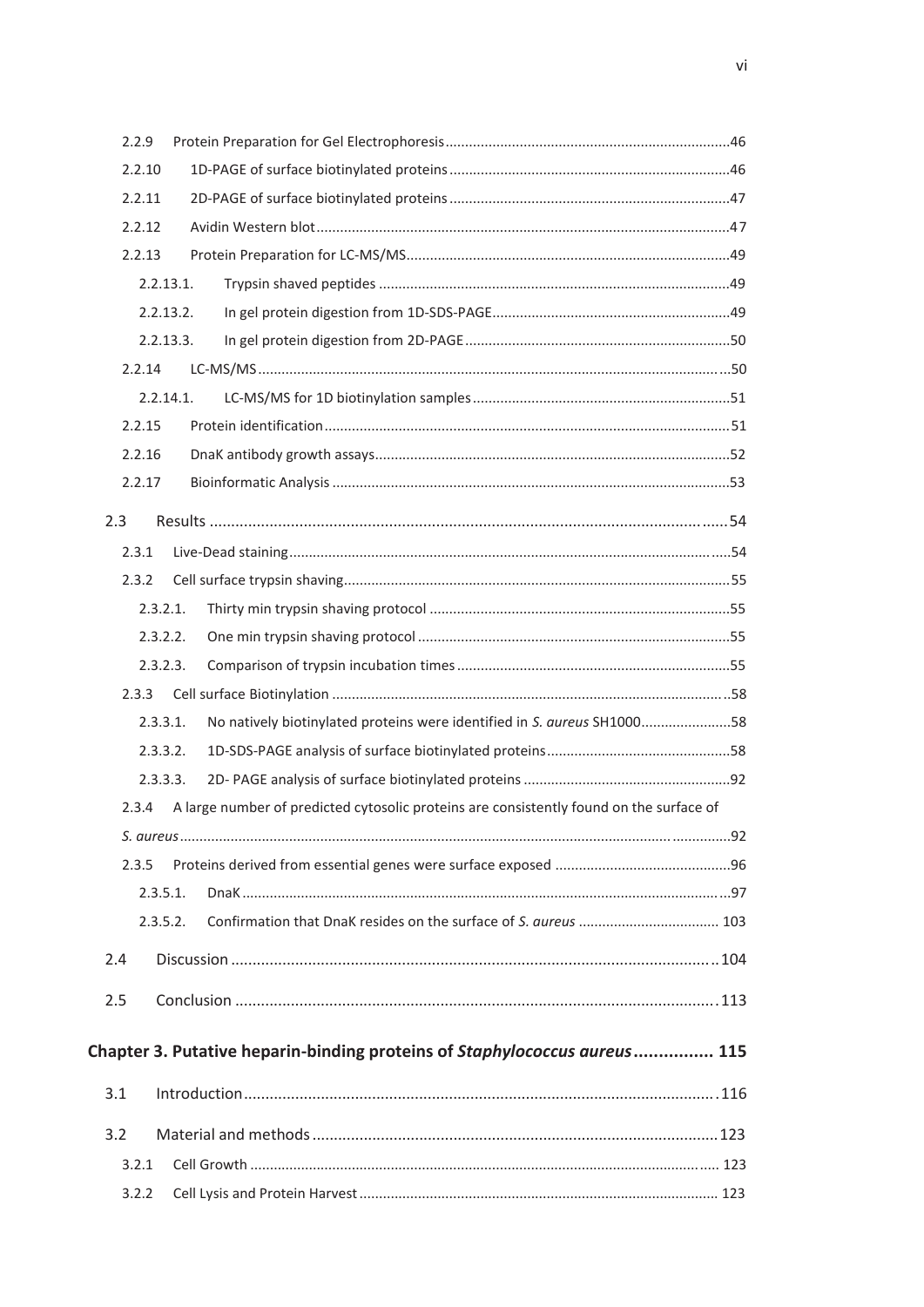| 3.2.3 |          |                                                                                           |  |
|-------|----------|-------------------------------------------------------------------------------------------|--|
| 3.2.4 |          |                                                                                           |  |
| 3.2.5 |          |                                                                                           |  |
| 3.2.6 |          |                                                                                           |  |
| 3.2.7 |          |                                                                                           |  |
| 3.2.8 |          |                                                                                           |  |
| 3.2.9 |          |                                                                                           |  |
| 3.3   |          |                                                                                           |  |
| 3.3.1 |          |                                                                                           |  |
| 3.3.2 |          |                                                                                           |  |
| 3.3.3 |          |                                                                                           |  |
| 3.3.4 |          |                                                                                           |  |
| 3.4   |          |                                                                                           |  |
| 3.4.1 |          | S. aureus retains high functional redundancy in adhesin proteins  145                     |  |
| 3.4.2 |          | Proteins from key metabolic pathways have moonlighting capabilities as potential adhesins |  |
|       |          |                                                                                           |  |
| 3.4.3 |          | Cleaved protein products of S. aureus were retained by heparin affinity chromatography    |  |
|       |          |                                                                                           |  |
| 3.4.4 |          |                                                                                           |  |
| 3.4.5 |          |                                                                                           |  |
| 3.5   |          |                                                                                           |  |
|       |          |                                                                                           |  |
|       |          | Chapter 4. Elongation factor Tu is highly processed and surface exposed 155               |  |
| 4.1   |          |                                                                                           |  |
|       |          |                                                                                           |  |
| 4.2   |          |                                                                                           |  |
| 4.2.1 |          |                                                                                           |  |
| 4.2.2 |          |                                                                                           |  |
|       | 4.2.2.1. |                                                                                           |  |
|       | 4.2.2.2. |                                                                                           |  |
| 4.2.3 |          | Preparation and separation of whole cell lysates for one- and two-dimensional gel         |  |
|       |          |                                                                                           |  |
|       | 4.2.3.1. |                                                                                           |  |
|       | 4.2.3.2. |                                                                                           |  |
|       | 4.2.3.3. |                                                                                           |  |
| 4.2.4 |          |                                                                                           |  |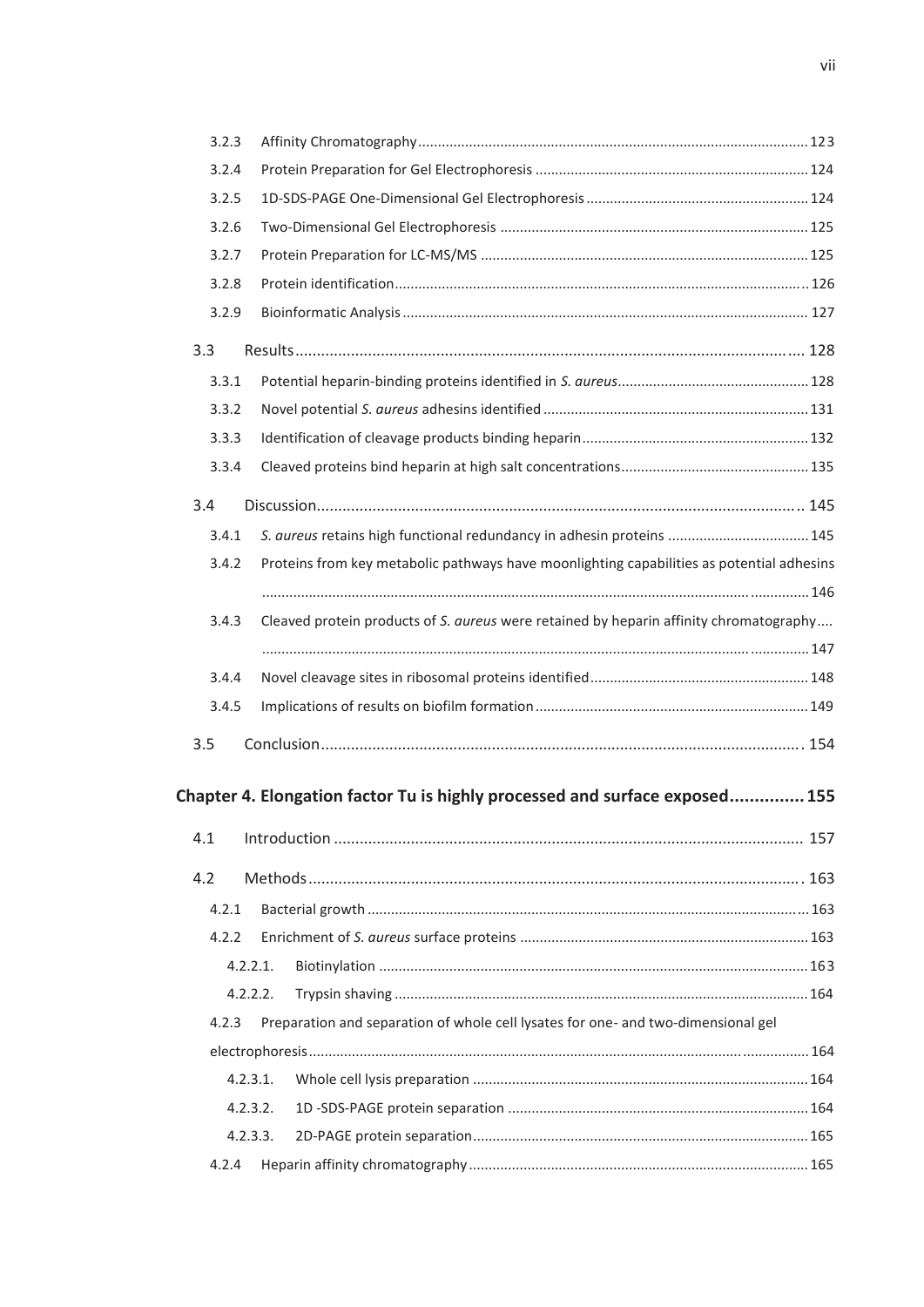| 4.2.5 |          | Liquid chromatography tandem mass spectrometry (LC-MS/MS) and MS/MS data analysis             |  |
|-------|----------|-----------------------------------------------------------------------------------------------|--|
|       |          |                                                                                               |  |
| 4.2.6 |          |                                                                                               |  |
|       | 4.2.6.1. |                                                                                               |  |
|       | 4.2.6.2. |                                                                                               |  |
|       | 4.2.6.3. | LC-MS/MS (Thermo Scientific Q Exactive™) of dimethyl labelled proteins  167                   |  |
| 4.2.7 |          |                                                                                               |  |
| 4.3   |          |                                                                                               |  |
| 4.3.1 |          | Staphylococcus aureus Ef-Tu (Sa <sub>Ef-Tu</sub> ) is accessible on the bacterial surface 170 |  |
| 4.3.2 |          |                                                                                               |  |
| 4.3.3 |          | $Sa_{Ff-Tu}$ and $Sa_{Ff-Tu}$ fragments are retained by heparin affinity chromatography 177   |  |
| 4.3.4 |          |                                                                                               |  |
|       | 4.3.4.1. |                                                                                               |  |
|       | 4.3.4.2. |                                                                                               |  |
|       | 4.3.4.3. |                                                                                               |  |
|       | 4.3.4.4. | Processing events expose new predicted surface macromolecule interaction sites. 185           |  |
| 4.4   |          |                                                                                               |  |
| 4.5   |          |                                                                                               |  |
|       |          |                                                                                               |  |
| 5.1   |          |                                                                                               |  |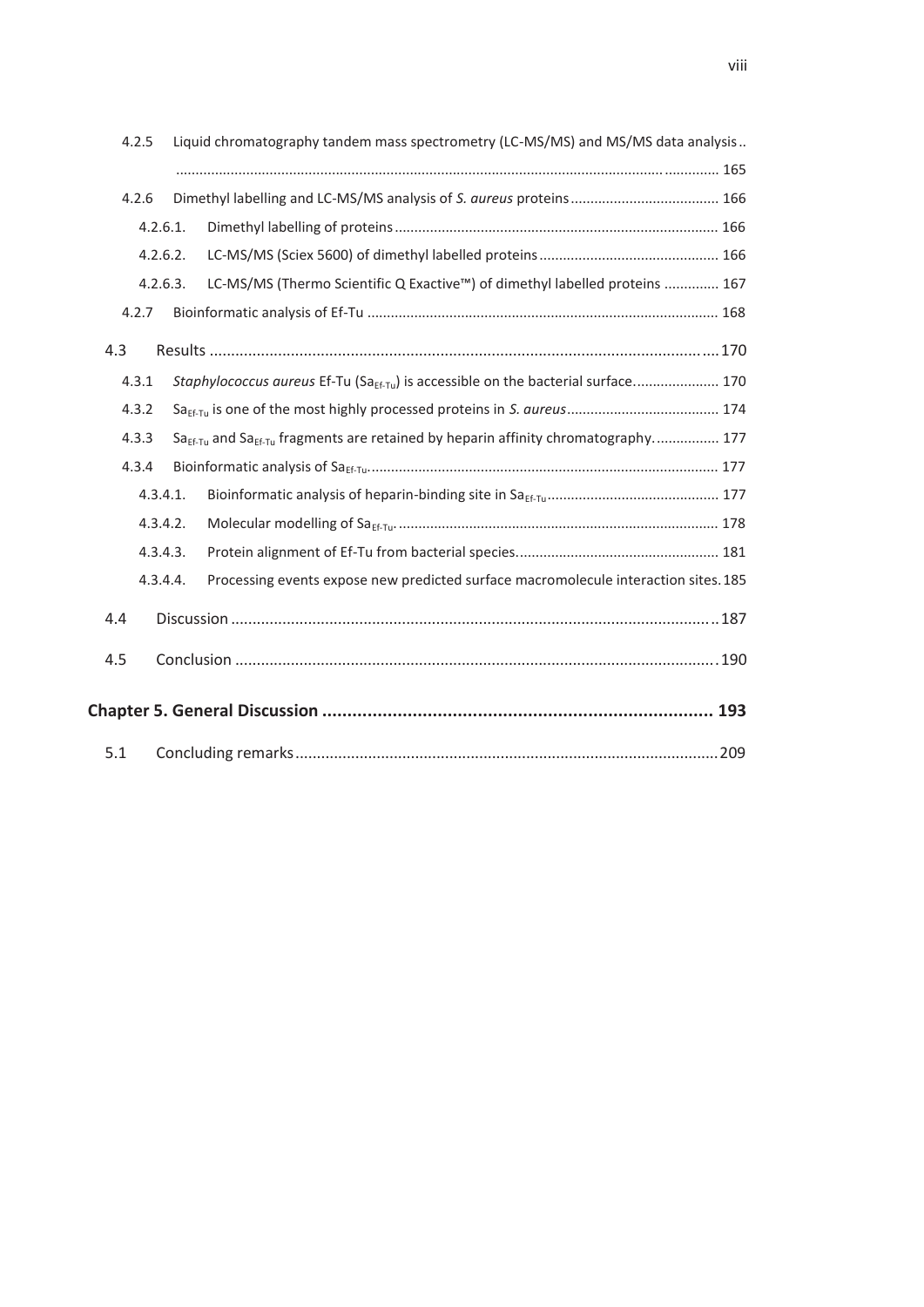## **List of Figures**

| Figure 1.1 Potential mechanisms for the acquisition of multifunctional properties in proteins.   |
|--------------------------------------------------------------------------------------------------|
|                                                                                                  |
|                                                                                                  |
|                                                                                                  |
| Figure 1.4 Difference between what portion of a surface protein can be isolated using different  |
|                                                                                                  |
| Figure 2.1 Association of proteins with the (Gram positive) bacterial cell surface 37            |
| Figure 2.2 Graph representing the amount cytosolic proteins identified on the surface of         |
|                                                                                                  |
| Figure 2.3 Live-dead staining results after incubation periods used in these experiments 54      |
| Figure 2.4 Venn diagram comparing proteins identified in the 30 min and 1 min trypsin shaving    |
|                                                                                                  |
| Figure 2.5 Venn diagram including all proteins identified in 2 or more replicates  57            |
| Figure 2.6 Venn diagram showing overlap of protein identifications across the three              |
|                                                                                                  |
| Figure 2.7 PSORTb predicted locations of proteins identified in the 30 min trypsin shave         |
|                                                                                                  |
| Figure 2.8 PSORTb predicted locations of proteins identified in the 1 min trypsin shave          |
|                                                                                                  |
| Figure 2.9 PSORTb predicted locations of proteins identified in the biotinylation experiment. 95 |
| Figure 2.10 PSORTb predicted locations of proteins identified across all surface methodologies.  |
|                                                                                                  |
|                                                                                                  |
|                                                                                                  |
| Figure 2.13 DnaK protein sequence showing tryptic peptides generated from spot 210 101           |
|                                                                                                  |
| Figure 2.15 Possible causes for the presence of classically cytosolic proteins on the surface of |
|                                                                                                  |
| Figure 3.1 Structure of the heparan sulfate and heparin disaccharide units 118                   |
| Figure 3.2 Diagram is depicting bacterial surface proteins interacting with proteoglycans (PG)   |
|                                                                                                  |
| Figure 3.3 1D-SDS-PAGE gel of S. aureus putative heparin-binding proteins 130                    |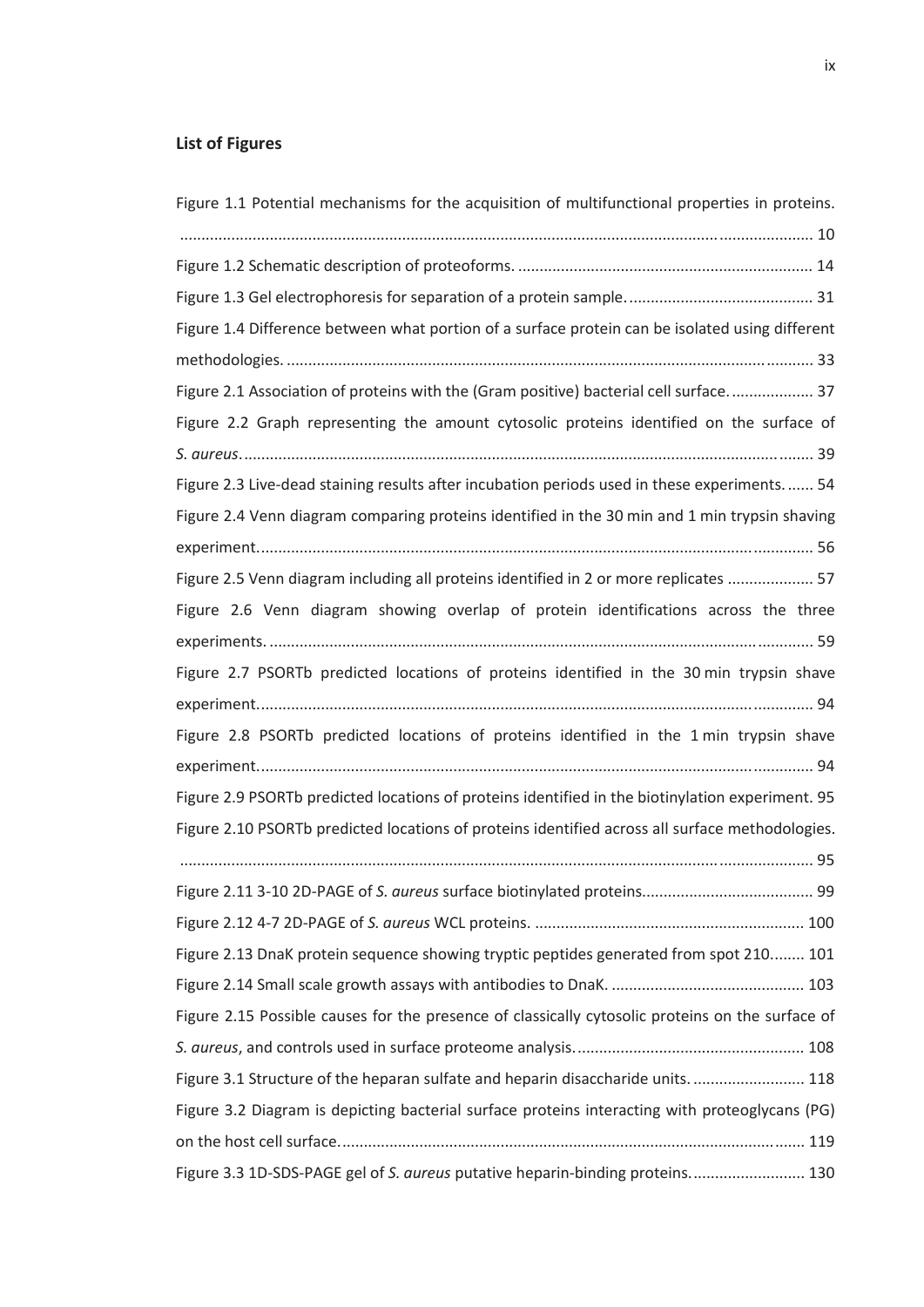| Figure 3.4 Venn diagram showing the overlap of S. aureus proteins identified across the three                  |
|----------------------------------------------------------------------------------------------------------------|
|                                                                                                                |
|                                                                                                                |
|                                                                                                                |
| Figure 3.7 Cleavage sites identified in extracellular matrix-binding protein ebh (hypothetical                 |
|                                                                                                                |
| Figure 3.8 Cleavage maps of ribosomal proteins S7 and S9 which have fragments retained in                      |
|                                                                                                                |
| Figure 3.9 Diagram showing the ability of eDNA and GAGs (such as HP) aiding in the                             |
|                                                                                                                |
| Figure 4.1 Sa <sub>Ef-Tu</sub> strain NCTC 8325 sequence showing regions identified in surface proteome        |
|                                                                                                                |
|                                                                                                                |
| Figure 4.3 Predicted 3-D ribbon and space-filling structures of $Sa_{Ef-Tu}$ showing cleavage sites.           |
|                                                                                                                |
| Figure 4.4 Predicted 3-D space-filling structures of Sa <sub>Ef-Tu</sub> with putative heparin-binding motifs. |
|                                                                                                                |
|                                                                                                                |
| Figure 5.1 Immunogold labelling of S. aureus FbaA (aldolase) and detection by transmission                     |
|                                                                                                                |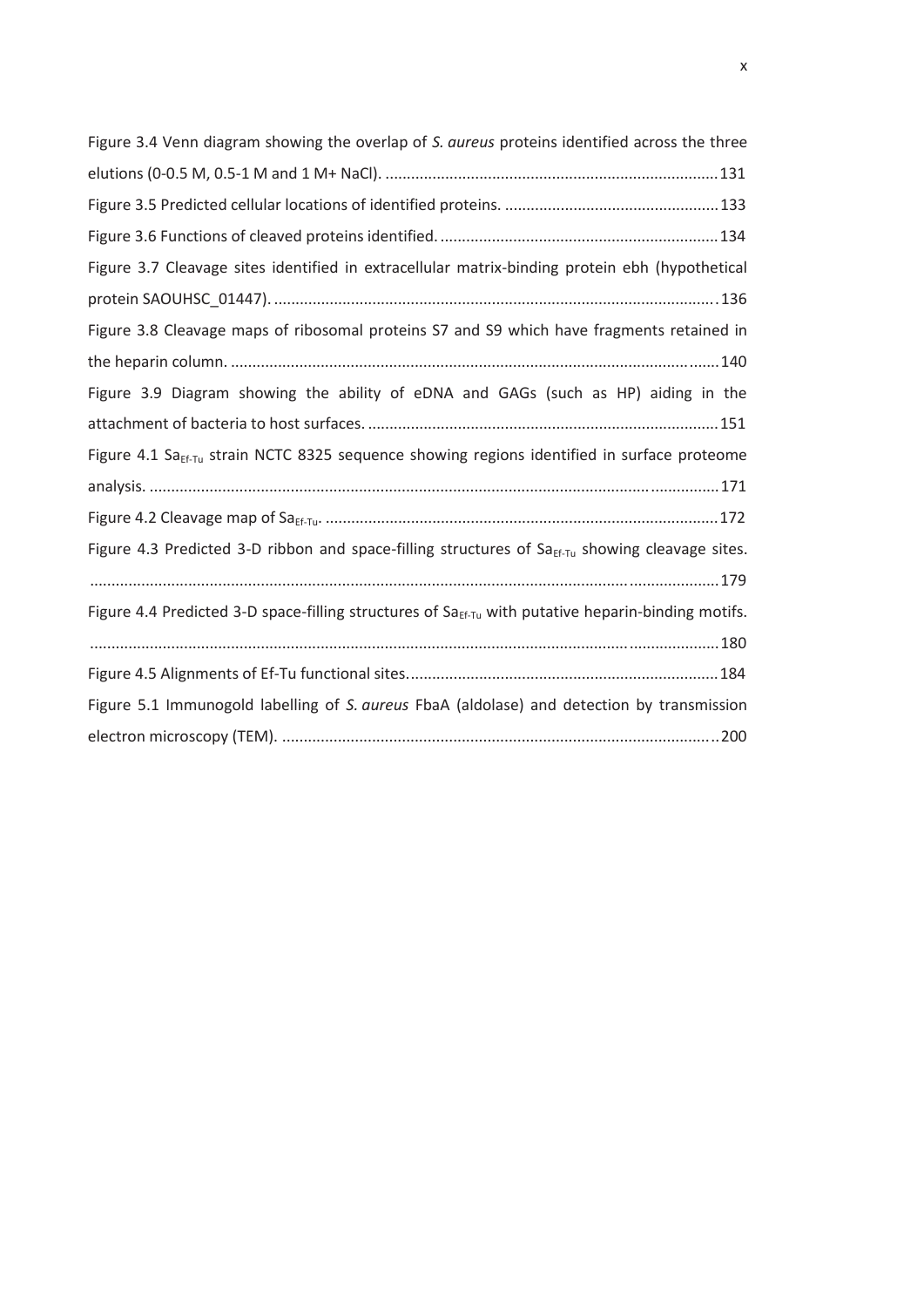### **List of Tables**

| Table 2.1 787 Proteins identified as surface exposed in S. aureus SH1000 60                            |  |
|--------------------------------------------------------------------------------------------------------|--|
|                                                                                                        |  |
|                                                                                                        |  |
|                                                                                                        |  |
| Table 3.1 30S and 50S ribosomal proteins found in the 1 M+ NaCl elution 138                            |  |
| Table 3.2 N-termini identified that maps to cleavage products of 30S ribosomal protein S7 and          |  |
|                                                                                                        |  |
| Table 3.3 Putative heparin-binding motifs found in 30S ribosomal protein S7 and 30S ribosomal          |  |
|                                                                                                        |  |
| Table 4.1 List of moonlighting functions published for Ef-Tu in prokaryotes 159                        |  |
| Table 4.2 Dimethyl-labelled and semi-tryptic N-terminal peptides identified in Sa <sub>EE-Tu</sub> 175 |  |
|                                                                                                        |  |
| Table 4.4 Number of binding sites in full length Sa $_{Ef-Tu}$ and fragments of Sa $_{Ef-Tu}$ 186      |  |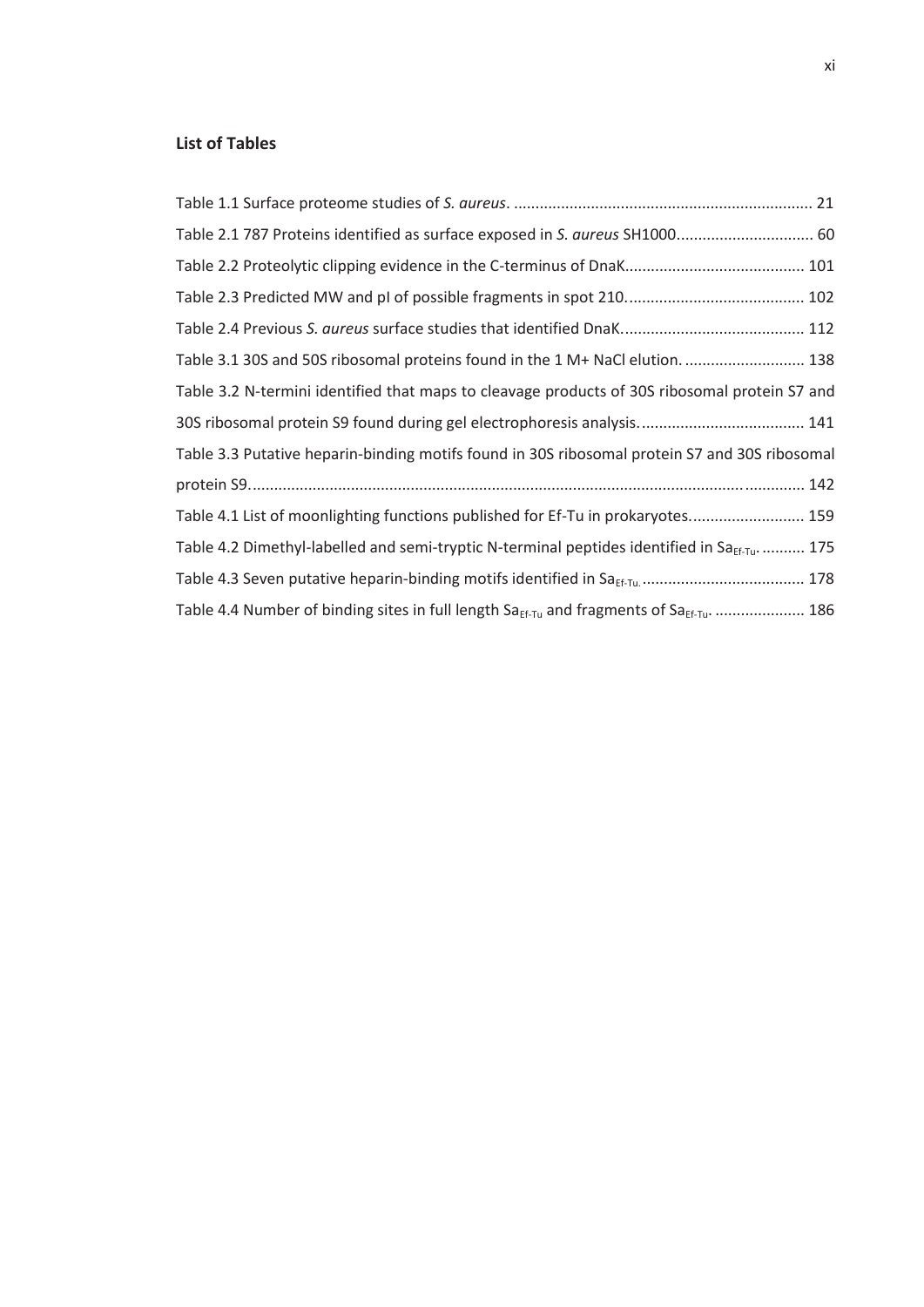### **List of papers**

Widjaja M<sup>†</sup>, Harvey KL<sup>†</sup>, Hagemann L<sup>†</sup>, Berry IJ, Jarocki VM, Raymond BBA, Tacchi JL, Gründel A, Steele JR, Padula MP, Charles IG, Dumke R\*, & Djordjevic SP\*. (2017) Elongation factor Tu is a multifunctional and processed moonlighting protein. Sci Rep 7: doi:10.1038/s41598-017- 10644-z

† These authors contributed equally to this work

\*These contributors share senior authorship

Macha IJ, Cazalbou S, Ben-Nissan B, **Harvey KL,** & Milthorpe B. (2015) Marine Structure Derived Calcium Phosphate–Polymer Biocomposites for Local Antibiotic Delivery. Mar Drugs 13: doi :10.3390/md13010666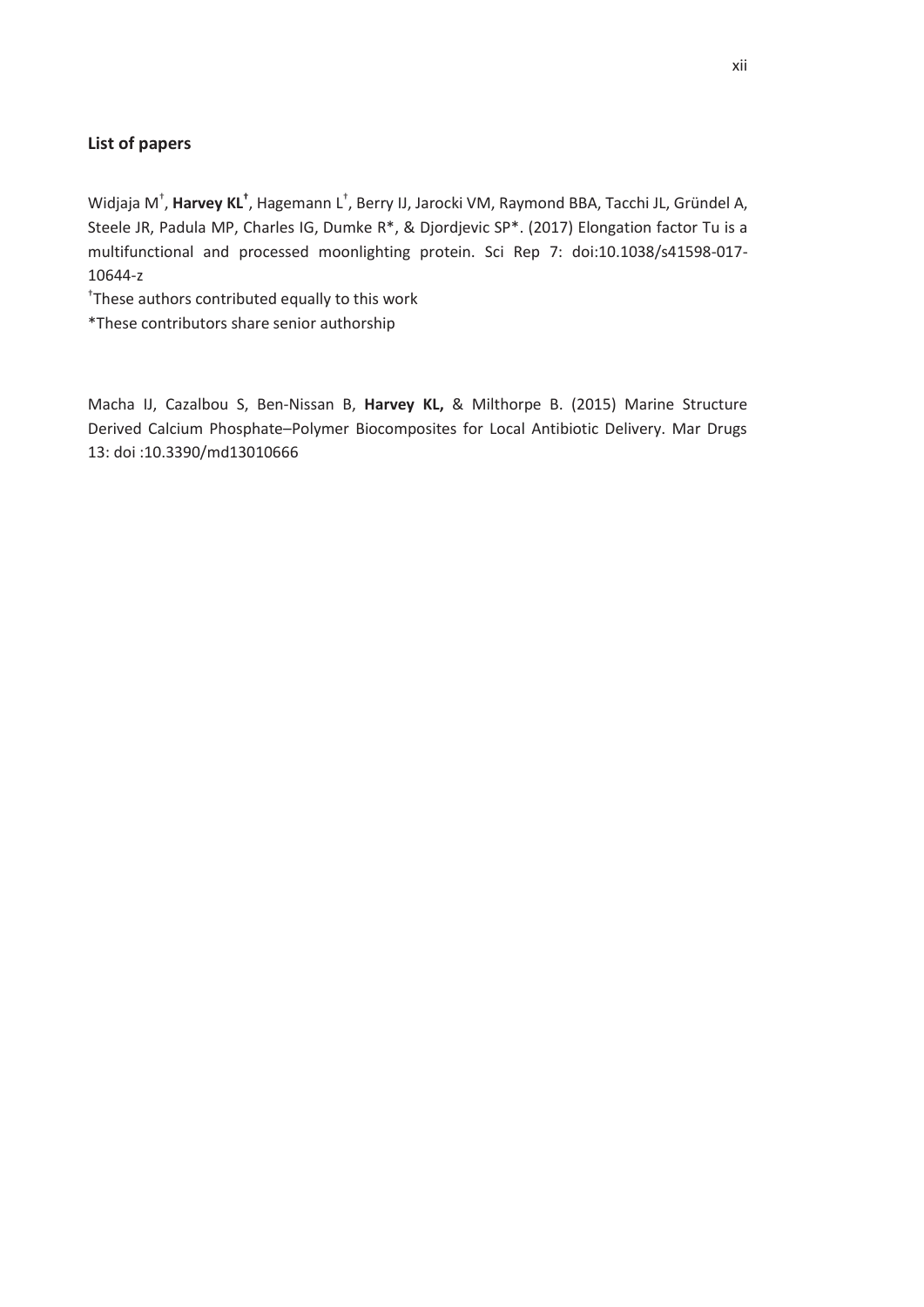## **List of conference proceedings**

| Poster presentation                                                          | 2016 |
|------------------------------------------------------------------------------|------|
| 17th International Symposium on Staphylococci and Staphylococcal Infections. |      |
| Seoul, Korea.                                                                |      |
| Poster presentation                                                          | 2016 |
| 21st Lorne proteomics symposium.                                             |      |
| Lorne, Australia.                                                            |      |
| Poster presentation                                                          | 2015 |
| New Horizons conference.                                                     |      |
| Sydney, Australia.                                                           |      |
| Poster presentation                                                          | 2015 |
| BacPath 13- Molecular Analysis of Bacterial Pathogens.                       |      |
| Phillip Island, Australia.                                                   |      |
| Poster presentation                                                          | 2014 |
| Proteomics and beyond symposium.                                             |      |
| Sydney, Australia.                                                           |      |
| Poster presentation                                                          | 2014 |
| 19th Lorne proteomics symposium.                                             |      |
| Lorne, Australia.                                                            |      |
| Oral presentation and poster presentation                                    | 2013 |
| The 5th Congress of European Microbiologists (FEMS 2013).                    |      |
| Leipzig, Germany.                                                            |      |
| Poster presentation                                                          | 2013 |
| 18th Lorne proteomics symposium.                                             |      |
| Lorne, Australia.                                                            |      |
| Lightening talk and poster presentation                                      | 2012 |
| Proteomics and beyond symposium.                                             |      |
| Sydney, Australia.                                                           |      |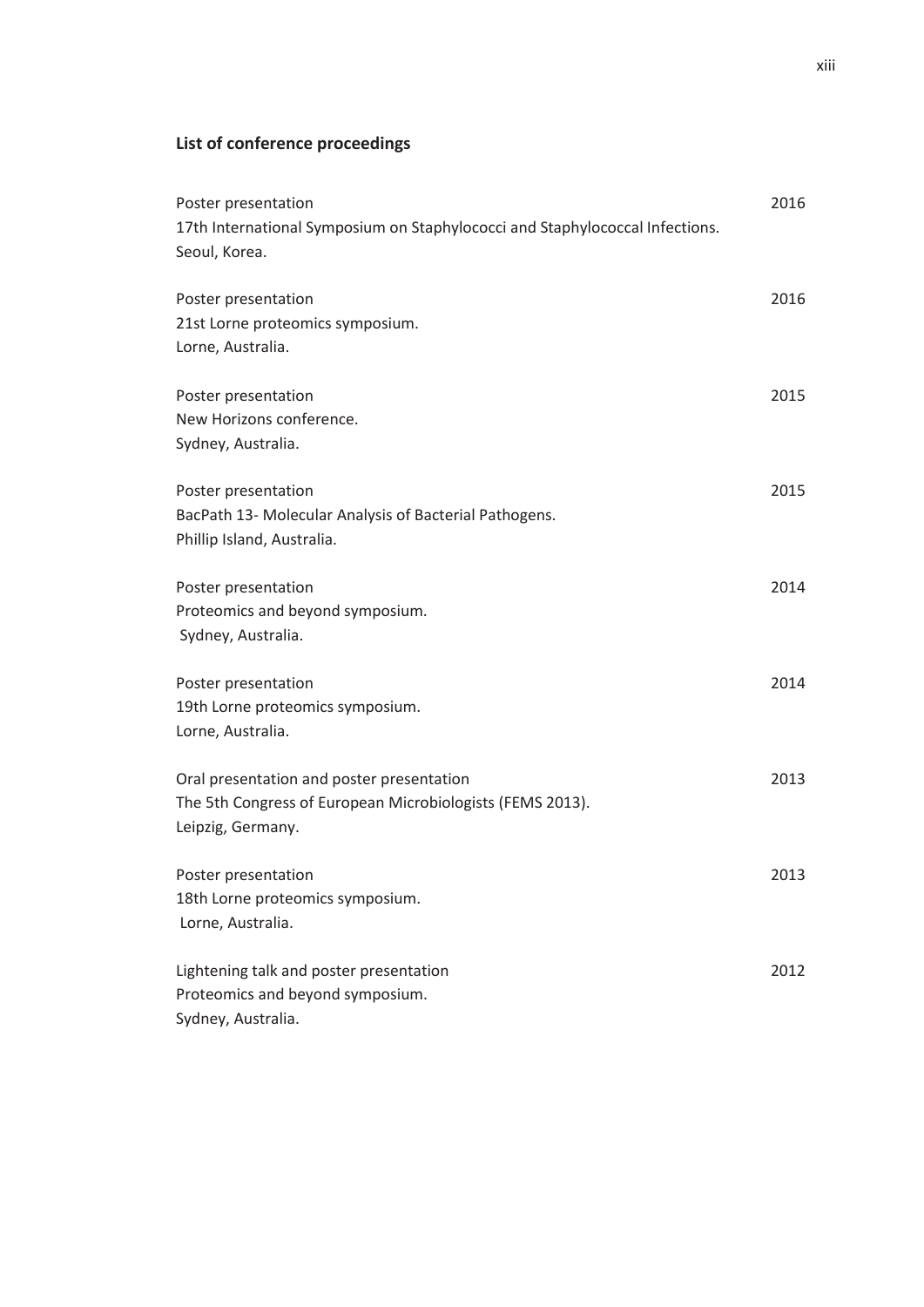### **List of Abbreviations**

### **General**

| Methicillin resistant Staphylococcus aureus                        | <b>MRSA</b>     |
|--------------------------------------------------------------------|-----------------|
| Hospital-acquired methicillin resistant Staphylococcus aureus      | HA-MRSA         |
| Community-acquired methicillin resistant Staphylococcus aureus     | CA-MRSA         |
| Vancomycin intermediate Staphylococcus aureus                      | <b>VISA</b>     |
| Vancomycin resistant Staphylococcus aureus                         | <b>VRSA</b>     |
| Hospital acquired infection                                        | HAI             |
| <b>United States</b>                                               | US              |
| Small colony variant                                               | SCV             |
| Wild type                                                          | <b>WT</b>       |
| Heparin                                                            | <b>HP</b>       |
| Heparan sulfate                                                    | <b>HS</b>       |
| Microbial surface components recognising adhesive matrix molecules | <b>MSCRAMMs</b> |
| Secretable expanded repertoire adhesive molecules                  | SERAM           |
| Glycosaminoglycan                                                  | <b>GAG</b>      |
| Proteoglycan                                                       | PG              |
| Deoxyribonucleic acid                                              | <b>DNA</b>      |
| Ribonucleic acid                                                   | <b>RNA</b>      |
| Gene ontology                                                      | GO              |
| Extracellular deoxyribonucleic acid                                | eDNA            |
| Glyceraldehyde 3-phosphate dehydrogenase                           | <b>GAPDH</b>    |
| <b>Centers for Disease Control and Prevention</b>                  | <b>CDC</b>      |
| Open reading frame                                                 | <b>ORF</b>      |
| Intensive care unit                                                | ICU             |
| Single nucleotide polymorphism                                     | <b>SNP</b>      |
| Post-translational modifications                                   | PTMs            |
| Horizontal gene transfer                                           | <b>HGT</b>      |
| Colony forming units                                               | <b>CFU</b>      |
| Extracellular matrix                                               | <b>ECM</b>      |
| Whole cell lysate                                                  | <b>WCL</b>      |
| Excreted cytosolic proteins                                        | <b>ECP</b>      |
| Elongation factor thermo unstable                                  | Ef-Tu           |
| Major histocompatibility complex class II analog protein           | <b>MAP</b>      |
| Short linear motif                                                 | <b>SLIM</b>     |
| Protein-protein interaction                                        | PPI             |
|                                                                    |                 |
| <b>Method-related</b>                                              |                 |
| Immuno-fluorescence microscopy                                     | <b>IFM</b>      |
| 1-Dimensional sodium dodecyl sulfate polyacrylamide gel            | 1D-SDS-PAGE     |
| electrophoresis                                                    |                 |
| 2-Dimensional polyacrylamide gel electrophoresis                   | 2D-PAGE         |
| Difference in-gel electrophoresis                                  | <b>DIGE</b>     |
| Liquid chromatography                                              | LC              |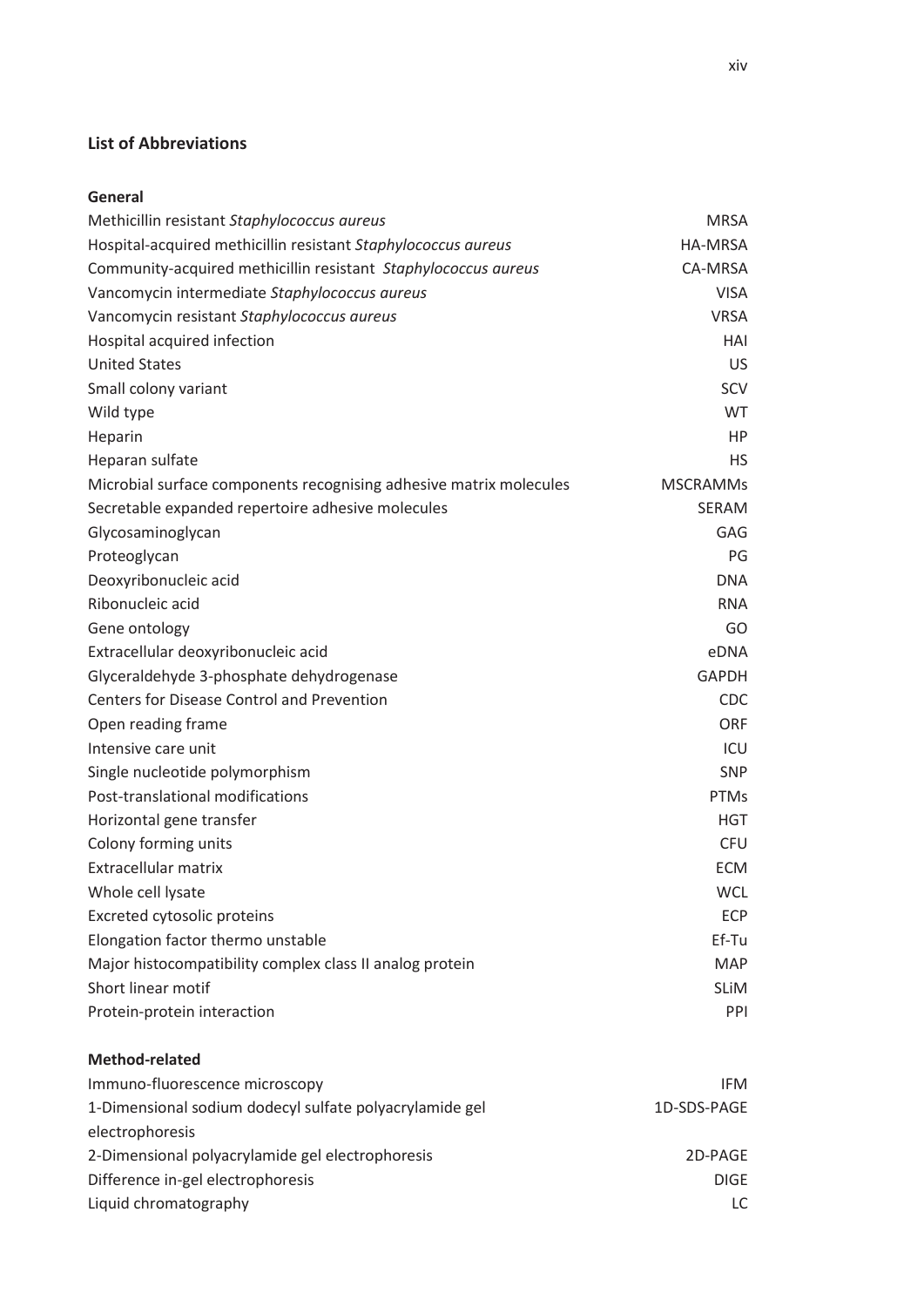| Reversed-phase chromatography                                | <b>RPLC</b>  |
|--------------------------------------------------------------|--------------|
| High pressure liquid chromatography                          | <b>HPLC</b>  |
| Isobaric peptide tags for relative and absolute quantitation | <b>iTRAQ</b> |
| Isotope-coded affinity tags                                  | <b>ICAT</b>  |
| Stable isotope labels with amino acids in cell culture       | <b>SILAC</b> |
| Hydrophilic interaction liquid chromatography                | <b>HILIC</b> |
| Mass spectrometry                                            | MS.          |
| Tandem mass spectrometry                                     | MS/MS        |
| Imaging mass spectrometry                                    | <b>IMS</b>   |
| Matrix assisted laser desorption/ionisation                  | <b>MALDI</b> |
| Electrospray ionisation                                      | <b>ESI</b>   |
| Electrospray droplet impact                                  | <b>EDI</b>   |
| Automated direct infusion                                    | <b>ADI</b>   |
| Time-of-flight                                               | <b>TOF</b>   |
| Strong cation exchange                                       | <b>SCX</b>   |
| Polymerase chain reaction                                    | <b>PCR</b>   |
| Semi-quantitative real-time polymerase chain reaction        | sqrtPCR      |
| Intelligent data acquisition                                 | IDA.         |

## **Solutions**

| Acetonitrile<br>ACN.      |      |
|---------------------------|------|
| Trifluoroacetic acid      | TFA. |
| Sodium dodecyl sulfate    | SDS. |
| Phosphate buffered saline | PBS. |
| Tryptic soy broth         | TSB  |

| <b>Units used</b>          |                 |
|----------------------------|-----------------|
| Molar                      | ${\sf M}$       |
| Litre                      | L               |
| Gram                       | g               |
| Kilogram                   | kg              |
| Second                     | S               |
| Hour                       | h               |
| Millimetres squared        | mm <sup>2</sup> |
| Nano                       | n               |
| Milli                      | m               |
| Micro                      | μ               |
| Hertz                      | Hz              |
| Kilo Dalton                | kDa             |
| Dalton                     | Da              |
| Relative centrifugal force | rcf             |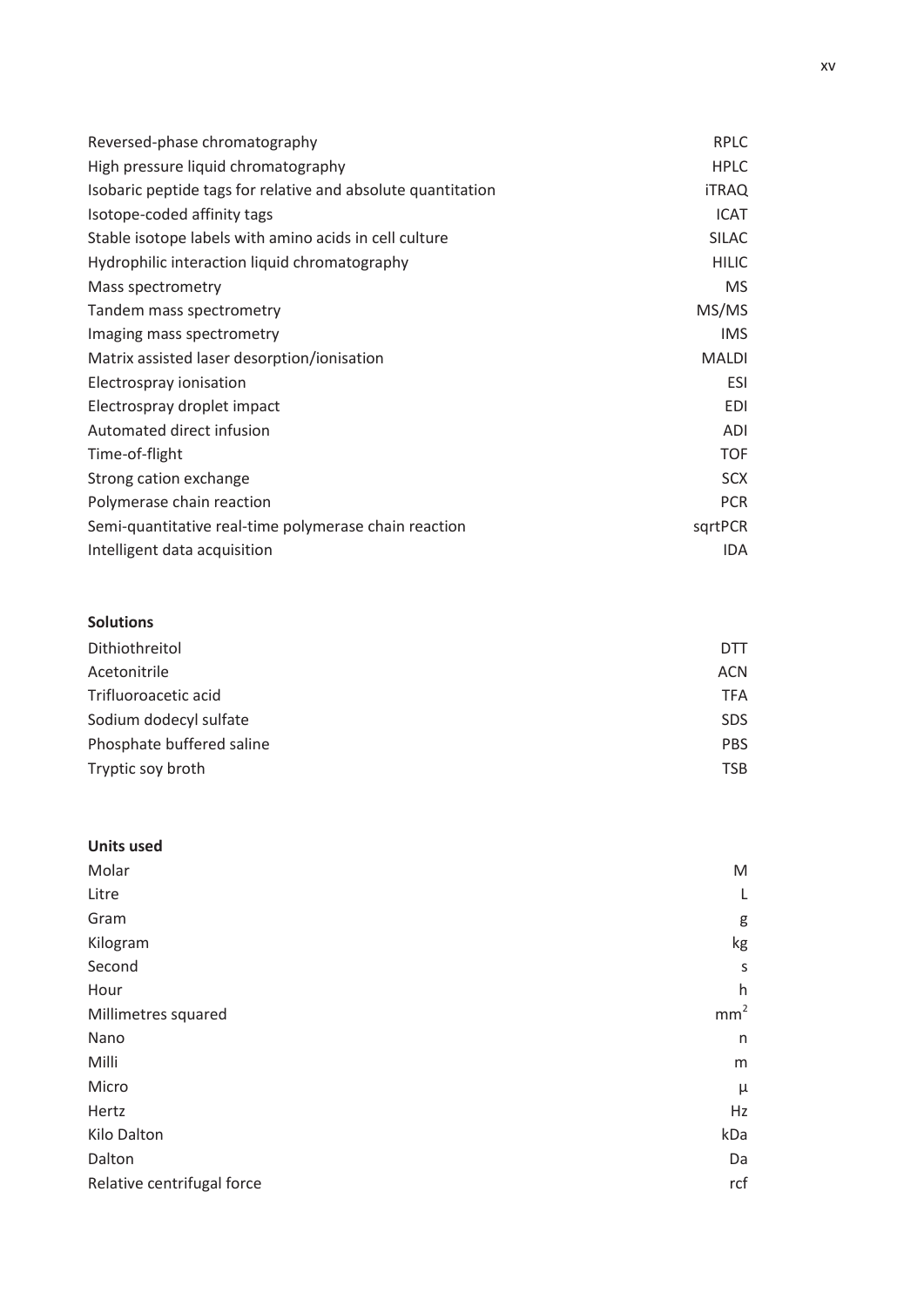| Degrees celsius       | °C        |
|-----------------------|-----------|
| Potential of hydrogen | рH        |
| Weight per volume     | w/v       |
| Optical density       | <b>OD</b> |
| Parts per million     | ppm       |
| Molecular weight      | <b>MW</b> |
| Amino acid            | aa        |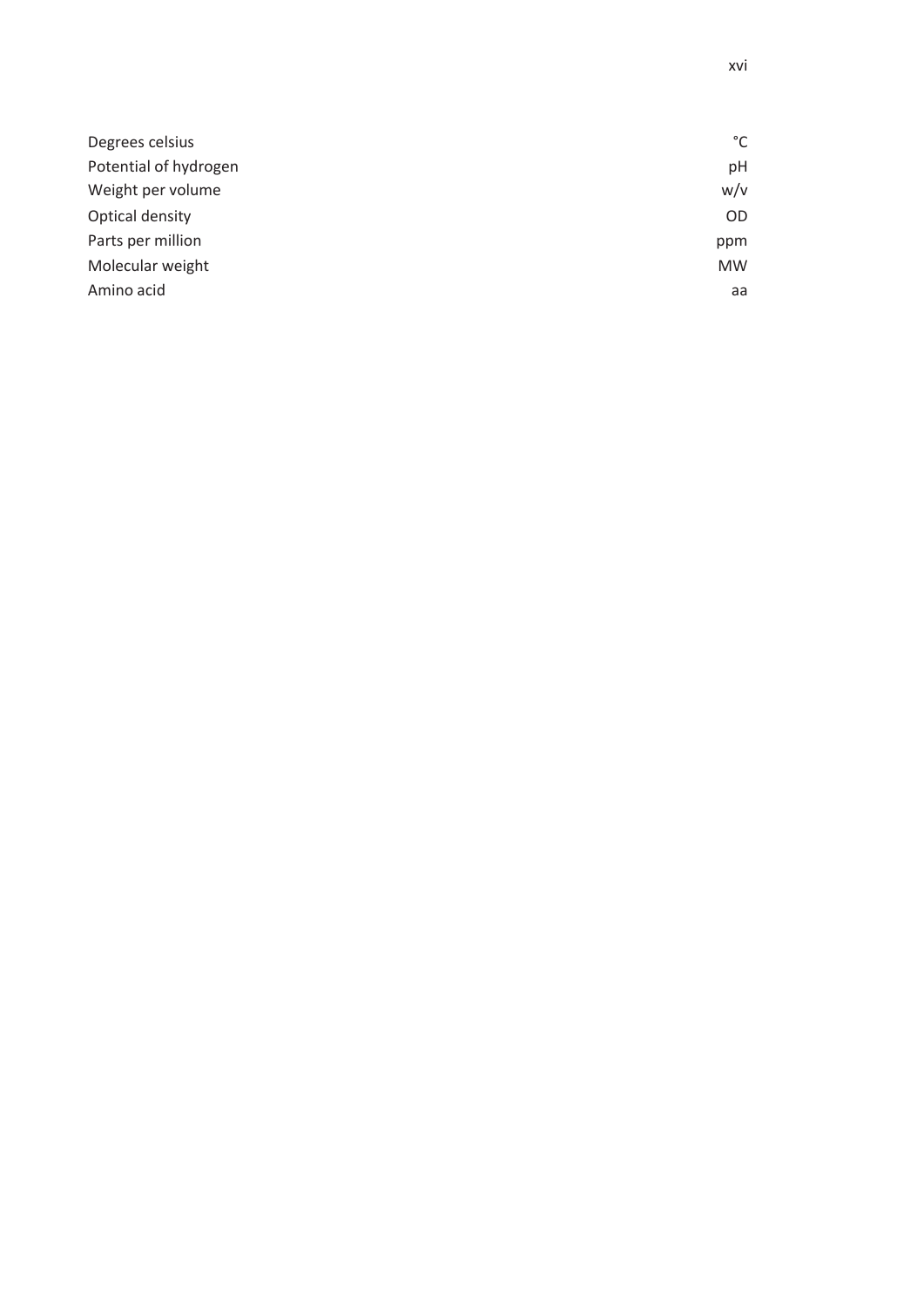#### **Abstract**

*Staphylococcus aureus* is a Gram-positive pathogen which causes a wide range of afflictions including endocarditis, osteomyelitis, cellulitis, toxic shock syndrome, and necrotising pneumonia. *S. aureus* is a leading cause of hospital-acquired infections and has rapidly acquired resistance to multiple antimicrobials. As such, it was deemed a serious threat by the Centers for Disease Control and Prevention (CDC) in 2013 indicating urgent attention is required to control this pathogen [1]. Currently there are no efficacious vaccines available to treat infections caused by *S. aureus*. With resistance being noted against every class of antibiotic currently available, the development of an alternative therapeutic would not only relieve morbidities, mortalities, and the associated economic burden, but also reduce the selective pressures that drive antibiotic resistance.

To better understand how *S. aureus* interacts with the human host and presents antigens that interact with key host cell receptors, a better understanding of which proteins are displayed on the cell surface is required. This dissertation presents an analysis of the surface proteome of *S. aureus* and describes several potential novel adhesins. Enzymatic cell shaving and surface protein biotinylation were used to catalogue proteins on the cell surface and identify regions within molecules that are surface accessible. Our approaches included methods that maintained protein size context (SDS-PAGE), providing an insight into the extent of surface protein processing. We also characterised heparin-binding proteins in *S. aureus* and interrogated the data in light of our surface proteome studies. This approach enabled us to gain insight into novel binding characteristics used by surface-accessible proteins that could not be predicted using reverse vaccinology and other hypothesis-directed approaches commonly used to develop potential vaccine candidates. Ascertaining the repertoire of heparin-binding proteins was considered important as these proteins are bacterial virulence